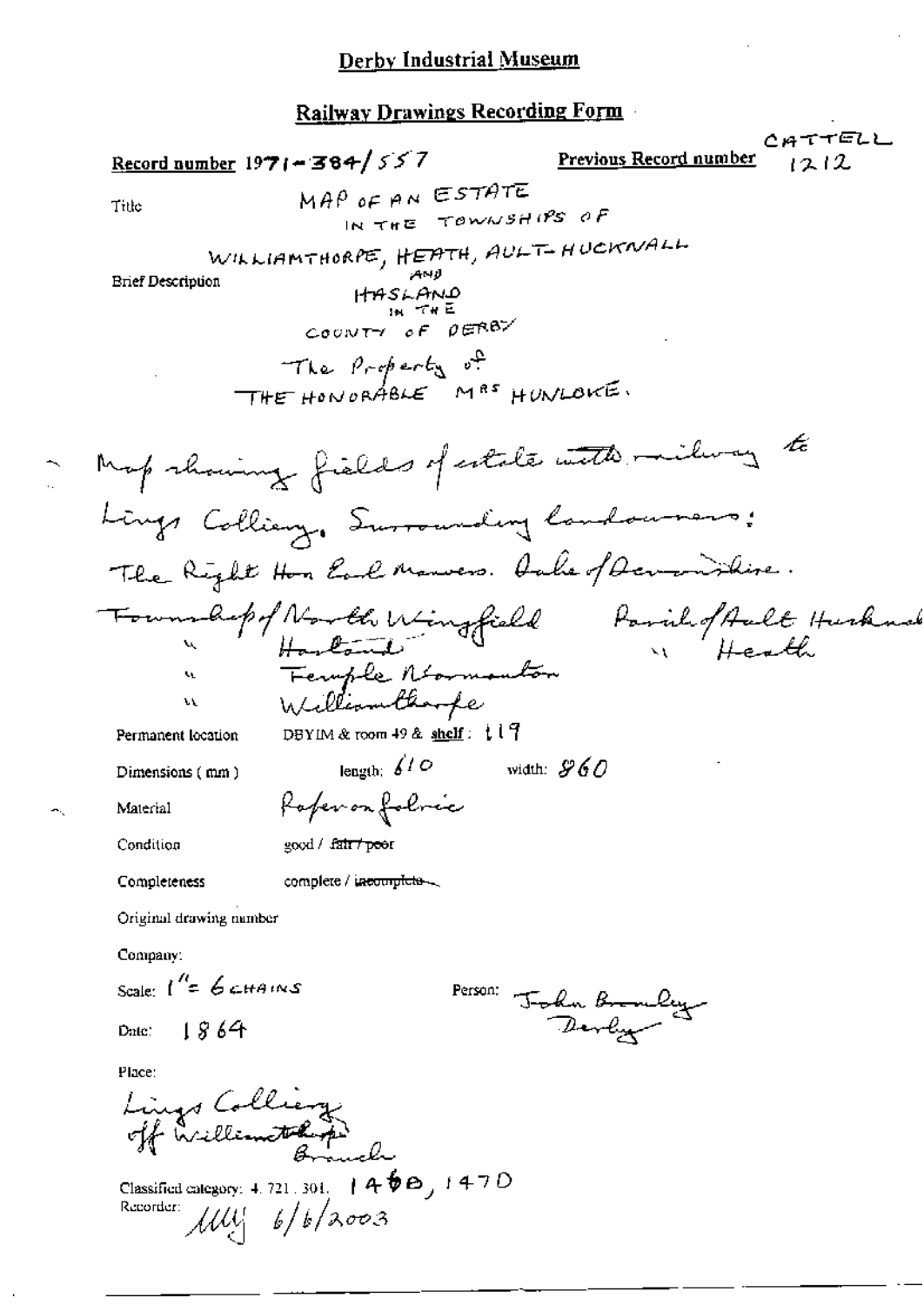# **Railway Drawings Recording Form**

Record number 1997-5/17

Previous Record number  $MRP/32/11$ 

Title

Ribby Branch Entension

MR

**Brief Description** 

DBYIM & room 49 & shelf:  $5 - 4$ Permanent location

Dimensions (mm)

length:  $1400$  width:  $625$ 

Material

Poferon poferon folice geed / fair / peor-

Condition

Completeness

complete / imcomplete

Original drawing number

Company: M. A. Scale:  $1^{\frac{R}{2}} = 2^{\frac{1}{2}} \approx 14$ 

Person:

 $682$ 

Date: MR ACE 1870

Place:

filsley Branch

Classified category 4, 721, 301,  $t$  4-6  $\beta$ Classing<br>Recorder: *LULL*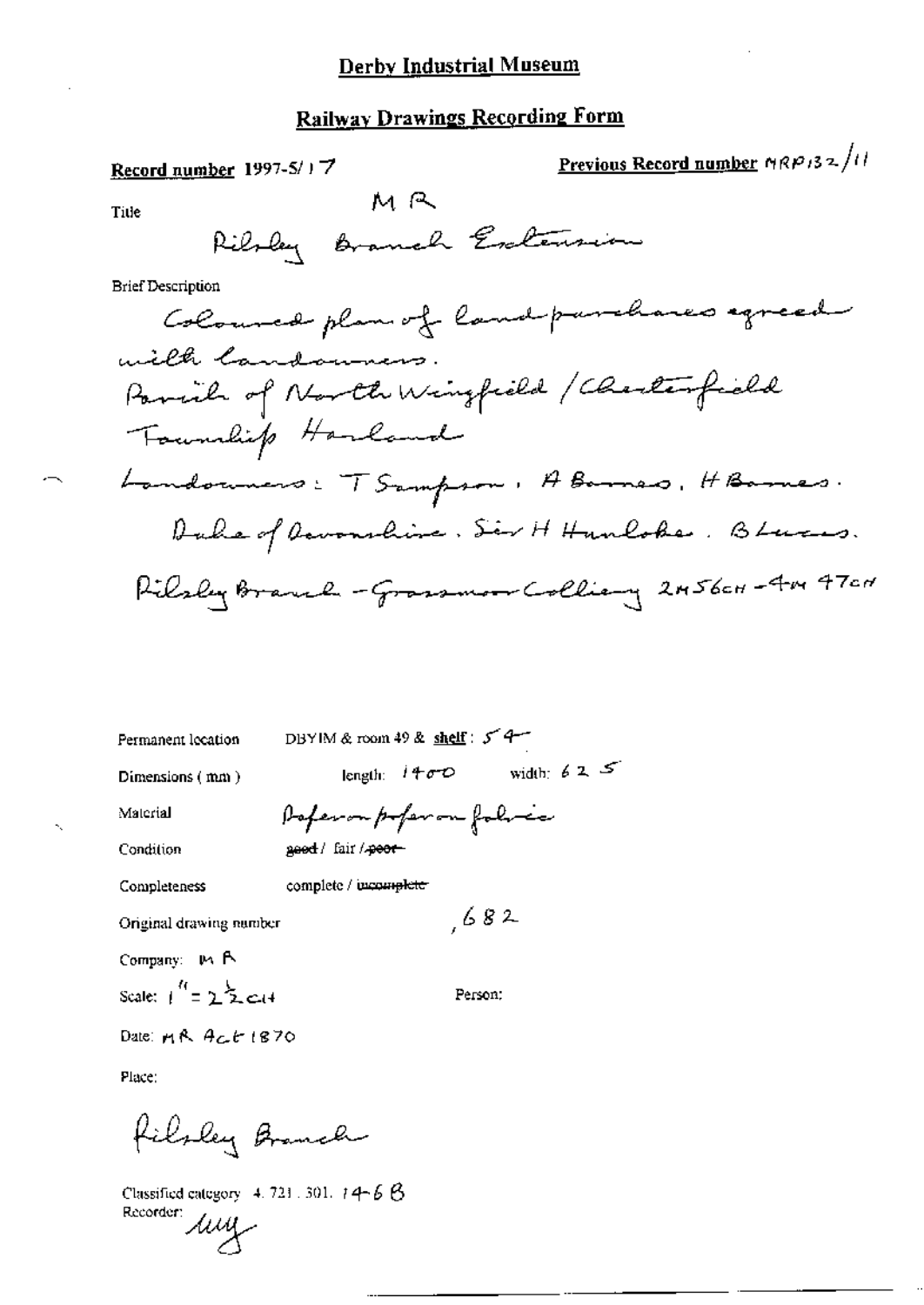## **Railway Drawings Recording Form**

Record number 1997-5/196

Previous Record number MRP132/95

Title

u-l

$$
\mathit{P}_{\text{ils}}(\mathit{e}_{\text{is}} \mathbf{B}_{\text{ranch}} \mathbf{E} \times \mathit{bension}
$$

 $M, R$ .

**Brief Description** 

Plan showing existing a new tracks from Rilaley Branch to Lings Colliany.

| Permanent location |  |
|--------------------|--|
|--------------------|--|

DBYIM & room 49 & shelf :  $64$ 

Dimensions (mm)

length:  $t \in S$  width:  $995$ Pofer on folice

Condition

Material

good / fair / poor-

Completeness

complete / incomplete

Original drawing number  $4736/66$ .

Company:  $\mu R$ 

Scale:

 $t'' = l$  chain

Person:

Date:

Place:

Piloley

Classified category: 4, 721, 301,  $\rightarrow$   $\rightarrow$   $1$   $4-6$   $\rightarrow$ Recorder:  $\mu$  $\mu$   $\tau$ . 10.97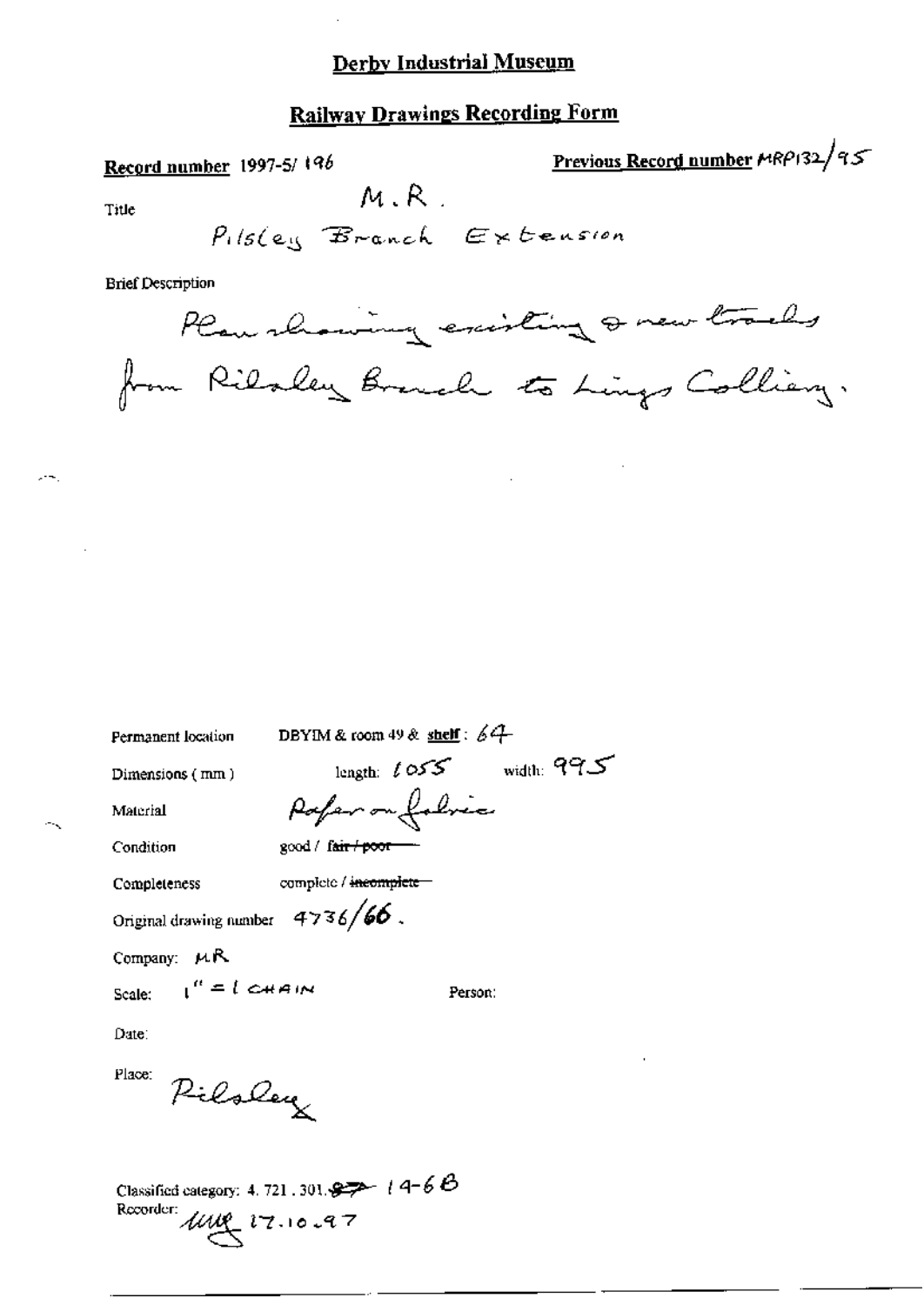#### **Railway Drawings Recording Form**

#### Record number 1997-5/309

Previous Record number HRP132/3447

Title

Grassmoor

**Brief Description** 

Plan of track layout, rouds, bridges inf Gressmoor was]

Permanent location

DBYIM & room 49 & shelf :  $\overline{7}$  |

 $109$ 

Person: -

Dimensions (mm)

length:  $95$  width:  $615$ Peperonfobre

good / fair / peer

complete / incomplete

Material

Condition

Completeness

Original drawing number  $4-3 \times 4$ ,

Company: U-R

Scale:

Date:

Place:

annum

Classified category:  $4.721.301$ . Recorder: 1149 16.1.98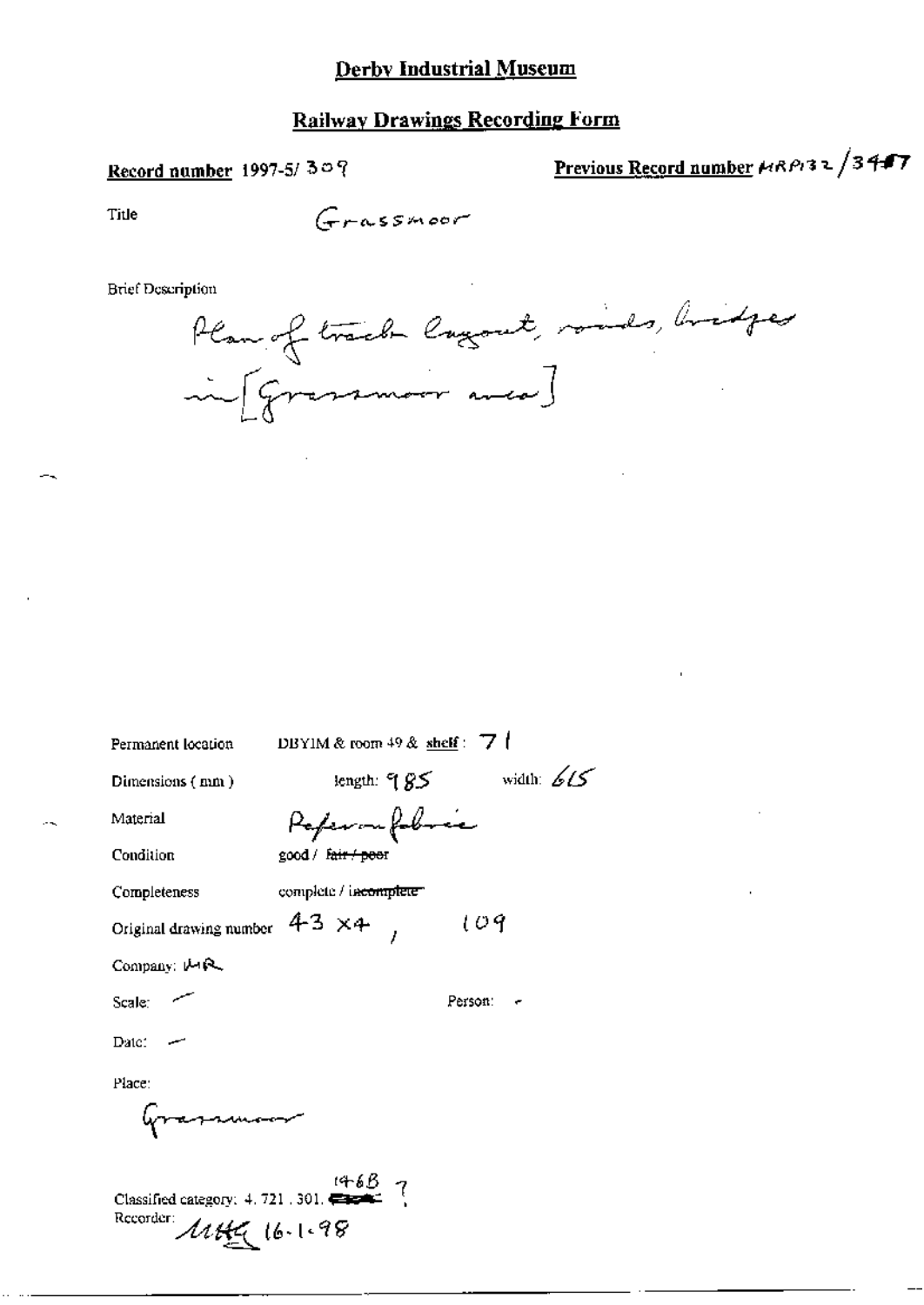#### **Railway Drawings Recording Form**

Record number 1997-5/ $522$ ,  $1$ 

Previous Record number  $MRP$ (32/586

Title

**Brief Description** 



| Permanent location                   | DBYIM & room $49$ & shelf $\cdot$ $83$                                       |                |              |
|--------------------------------------|------------------------------------------------------------------------------|----------------|--------------|
| Dimensions (mm)                      |                                                                              | length: $1080$ | width: $750$ |
| Material                             | Pafev                                                                        |                |              |
| Condition                            | sport fair pour Brittles, torn                                               |                |              |
| Completeness                         | complete / incomplete.                                                       |                |              |
| Original drawing number $\times$ 471 |                                                                              | 66 م           |              |
| Company Grassmoon Colling            |                                                                              |                |              |
| Scale: $I'' = 40$ FEET               |                                                                              | Person:        |              |
| Date:                                |                                                                              |                |              |
| Place:                               | $\epsilon$ and $\epsilon$ and $\epsilon$ $\theta$ $\theta$ $\theta$ $\theta$ |                |              |
|                                      |                                                                              |                |              |

₹

Classified category: 4, 721, 301,  $14.21$ ,  $146.6$ Recorder: 1144 19/6/1998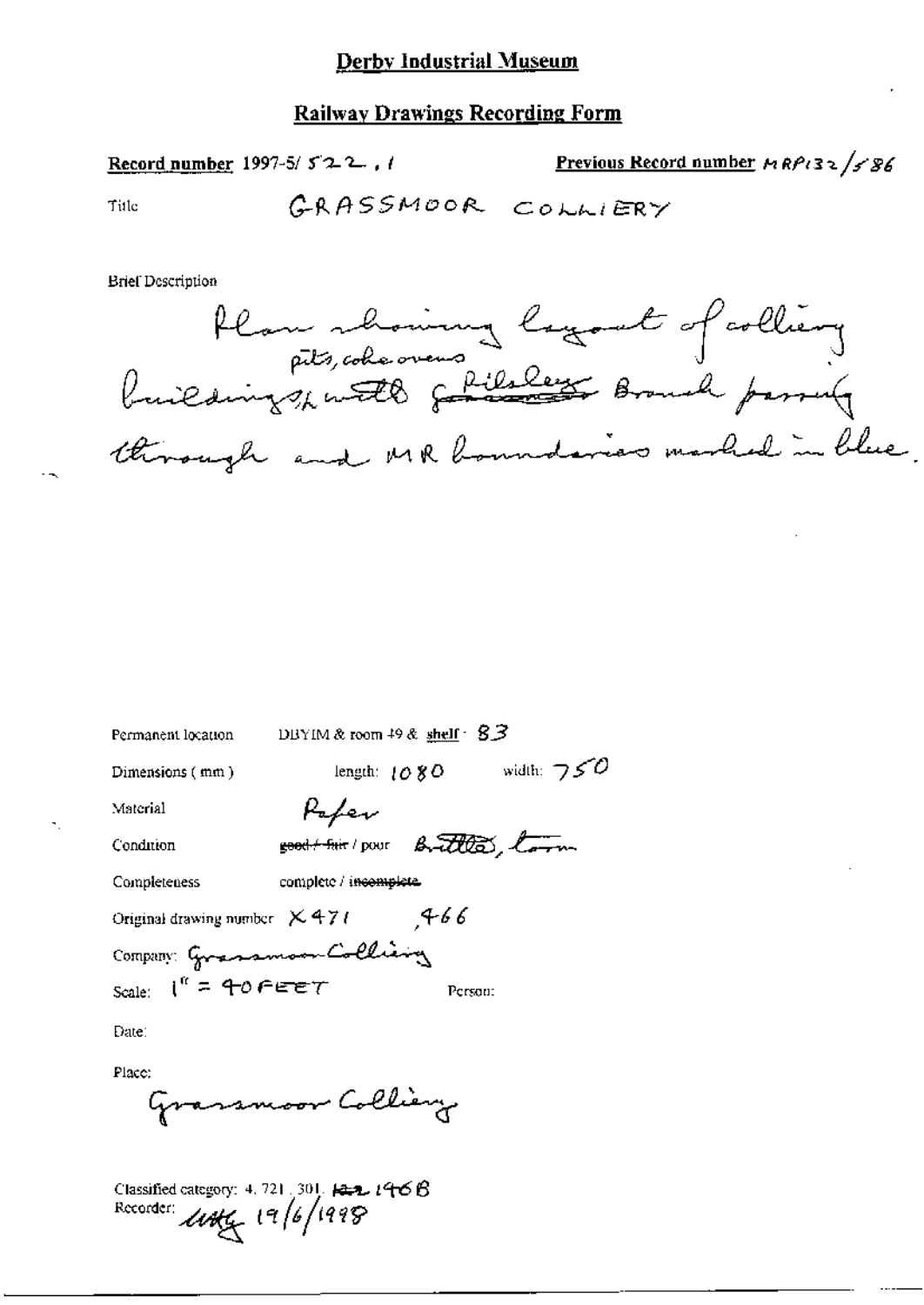## **Railway Drawings Recording Form**

Previous Record number MRP132/586 Record number 1997-5/522.2 CRASSMOOR COLLIERIES Title

**Brief Description** 

Permanent location DBYIM & room 49 & shelf:  $\frac{8}{3}$ 

Dimensions (mm)

length;  $1460$  width:  $515$ 

Material

Condition

Completeness

Fracing folice good / fair / poor

complete / incomplete

Original drawing number

Company: Grassmoon Collisiones Scale:  $\int^{\prime\prime} = 4\text{-}0$  FEET Person:

Date:  $0 - 7 - 1911$ 

Place:

Grassmow Collian

Classified category: 4. 721, 301.  $\leftarrow$   $\leftarrow$   $\left/46\right/8$ Recorder: UNG 19/6/1998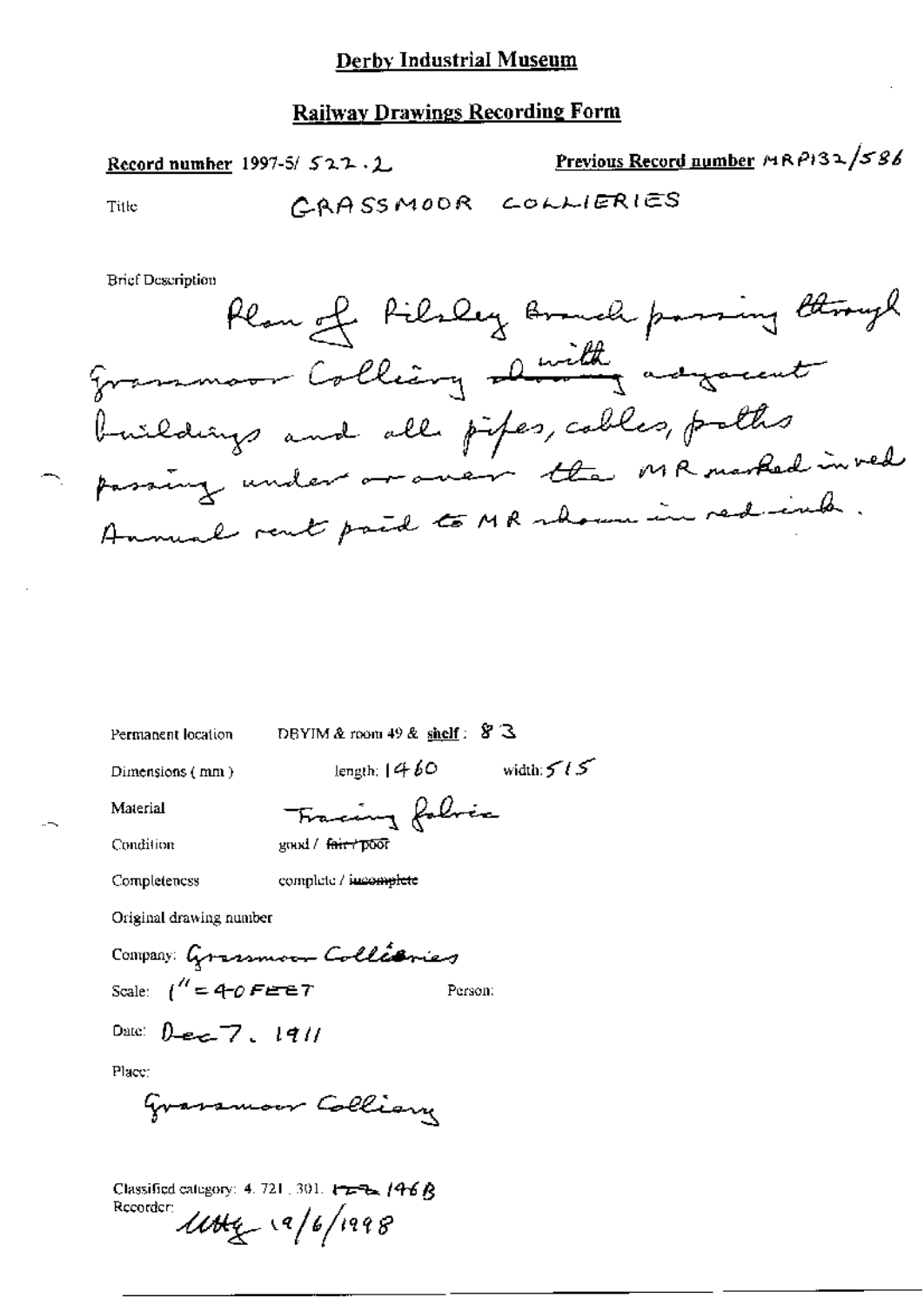#### **Railway Drawings Recording Form**

Record number 1997-5/ $5/22.3 - 0.4$ TWO COPIES Previous Record number MRP(32/586

Title

**Brief Description** 

Two prints of  $1997-5/522.2$ .

Permanent location DBYIM & room 49 & shelf:  $8^{\circ}$  3  $-3$  length: 1425 width: 415 Dimensions (mm) Material Peter Condition good / fair / poor Completeness complete / incomplete-Original drawing number Company: Grassmoon Collianies  $1'' = 4 - 0$  FEE T Scale: Person:  $2e^{-7.1911}$ Date: Place: arsmaar Colliery Gγ Classified category: 4, 721, 301,  $\tau \rightarrow 146B$ Recorder  $\mu$  19/6/1998